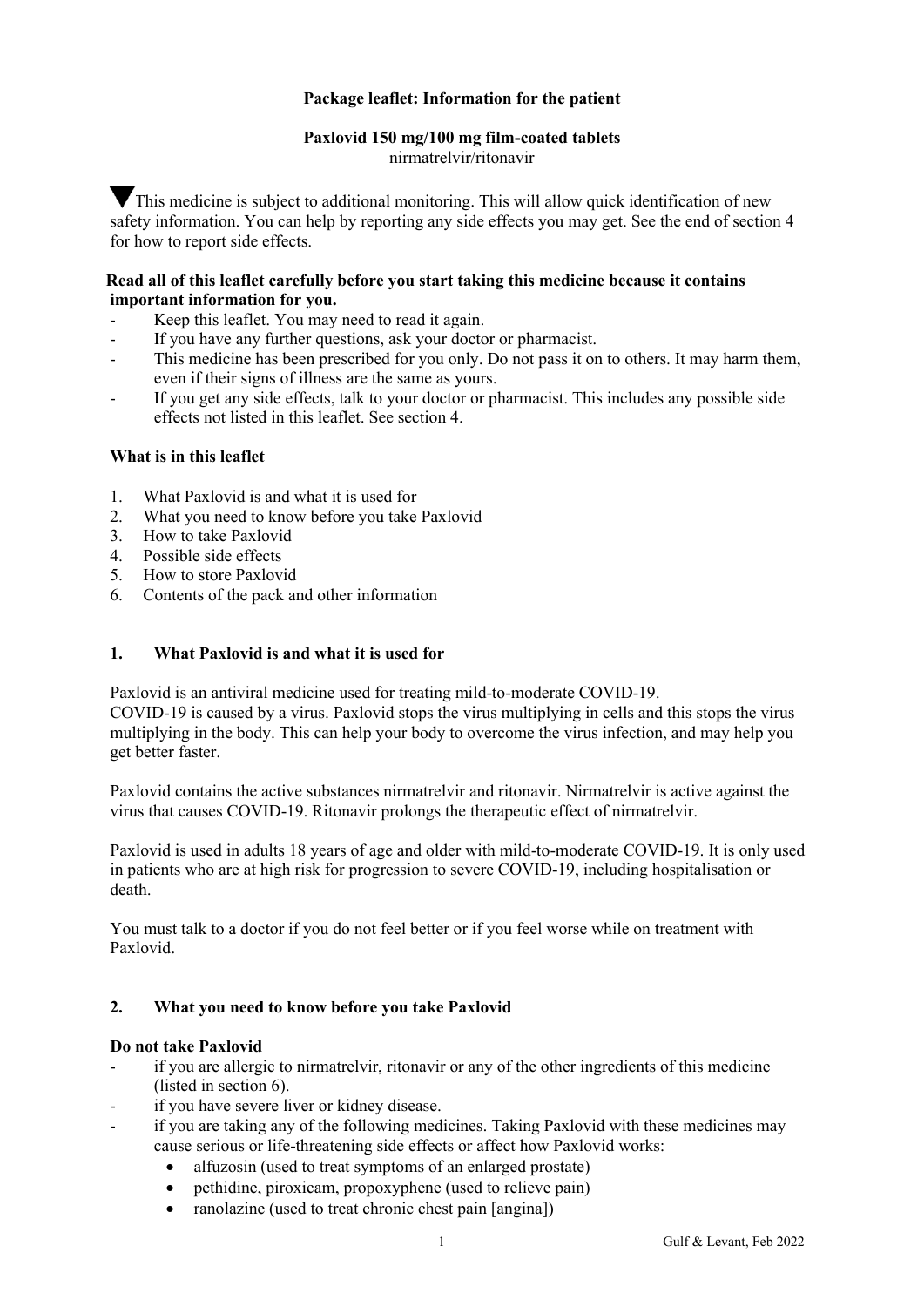- neratinib, venetoclax (used to treat cancer)
- amiodarone, bepridil, dronedarone, encainide, flecainide, propafenone, quinidine (used to treat heart conditions and correct irregular heartbeats)
- fusidic acid (used to treat bacterial infections)
- colchicine (used to treat gout)
- astemizole, terfenadine (used to treat allergies)
- lurasidone (used to treat depression)
- pimozide, clozapine, quetiapine (used to treat schizophrenia, bipolar disorder, severe depression and abnormal thoughts or feelings)
- dihydroergotamine and ergotamine (used to treat migraine headaches)
- ergonovine, methylergonovine (used to stop excessive bleeding that may occur following childbirth or an abortion)
- cisapride (used to relieve certain stomach problems)
- lovastatin, simvastatin, lomitapide (used to lower blood cholesterol)
- avanafil, vardenafil (used to treat erectile dysfunction [also known as impotence])
- sildenafil (Revatio<sup>®</sup>) used to treat pulmonary arterial hypertension (high blood pressure in the pulmonary artery)
- clonazepam, diazepam, estazolam, flurazepam, triazolam, midazolam taken orally (used to relieve anxiety and/or trouble sleeping)
- carbamazepine, phenobarbital, phenytoin (used to prevent and control seizures)
- rifampin (used to treat tuberculosis)
- St. John's Wort (*Hypericum perforatum*) (a herbal remedy used for depression and anxiety)

### **Warnings and precautions**

Paxlovid treatment may result in medicines used to treat HIV becoming less effective.

### **Liver disease**

Tell your healthcare provider if you have or have had a liver disease. Do not take Paxlovid if you have severe liver disease.

### **Children and adolescents**

Do not give Paxlovid to children and adolescents under 18 years because Paxlovid has not been studied in children and adolescents.

### **Other medicines and Paxlovid**

There are other medicines that may not mix with Paxlovid. Tell your doctor or pharmacist if you are taking, have recently taken or might take any other medicines, including prescription and over-the-counter medicines, vitamins and herbal supplements.

**Please tell your doctor if you are taking oral contraceptive pills** as you may need to take extra contraceptive precautions such as using a condom (see below 'Pregnancy, breast-feeding and fertility').

In particular, you should inform your doctor or pharmacist if you are taking any of the following:

- medicines used to treat attention disorders, such as amphetamine derivates e.g. methylphenidate and dexamfetamine
- medicines used to treat severe pain, such as morphine, fentanyl, methadone, buprenorphine, norbuprenorphine and other morphine-like medicines
- medicines used to treat heart conditions and correct irregular heartbeats, such as digoxin
- medicines used to treat cancer, such as afatinib, abemaciclib, apalutamide, ceritinib, dasatinib, nilotinib, vincristine, vinblastine, encorafenib, fostamatinib, ibrutinib and ivosidenib
- medicines used to thin the blood (anticoagulants), such as warfarin, apixaban, dabigatran, rivaroxaban and vorapaxar
- medicines used to treat convulsions, such as divalproex, lamotrigine and phenytoin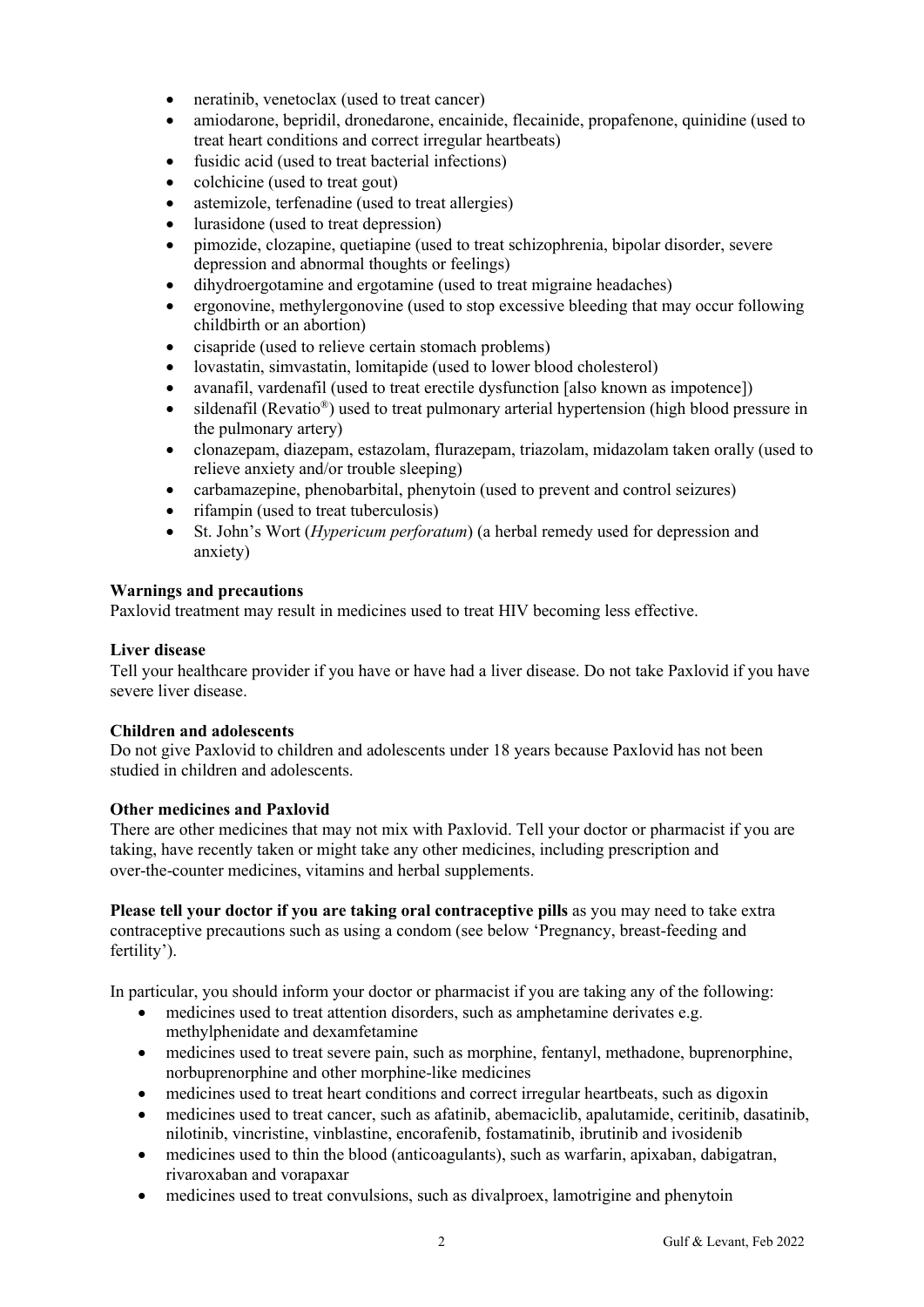- medicines used to treat depressions, such as amitriptyline, fluoxetine, imipramine, nortriptyline, paroxetine, sertraline and desipramine
- medicines used to treat allergies, such as fexofenadine and loratadine
- medicines used to treat fungal infections (antifungals), such as ketoconazole, itraconazole and voriconazole
- medicines used to treat bacterial infections (antibiotics and antimycobacterials), such as rifabutin, erythromycin, atovaquone, bedaquiline, delamanid, clarithromycin and sulfamethoxazole/trimethoprim
- medicines used to treat HIV infection, such as amprenavir, atazanavir, darunavir, fosamprenavir, efavirenz, maraviroc, raltegravir and zidovudine
- medicines used to treat mental or mood disorders, such as haloperidol, risperidone and thioridazine
- medicines used to treat asthma and other lung-related problems such as chronic obstructive pulmonary disease (COPD), such as salmeterol and theophylline
- medicines used to treat high blood pressure (hypertension), such as amlodipine, diltiazem and nifedipine
- medicines used to treat high blood pressure in the blood vessels that supply the lungs, such as bosentan and riociguat
- medicines used to treat hepatitis C virus infection, such as glecaprevir/pibrentasvir
- medicines used to lower blood cholesterol, such as atorvastatin, fluvastatin, pravastatin and rosuvastatin
- medicines used to suppress your immune system, such as cyclosporine, tacrolimus and everolimus
- medicines used to treat erectile dysfunction (also known as impotence), such as sildenafil and tadalafil
- medicines used as sedatives, hypnotics and sleeping agent, such as alprazolam, buspirone and zolpidem
- steroids including corticosteroids used to treat inflammation, such as budesonide, dexamethasone, fluticasone propionate, prednisolone and triamcinolone
- any of the following other specific medicines:
	- o bupropion (used for smoking cessation)
	- o oral or patch contraceptive containing ethinylestradiol used to prevent pregnancy
	- o midazolam administered by injection (used for sedation [an awake but very relaxed state of calm or drowsiness during a medical test or procedure] or anaesthesia)
	- o levothyroxine (used to treat an underactive thyroid gland [hypothyroidism])

Many medicines interact with Paxlovid. **Keep a list of your medicines to show your doctor and pharmacist.** Do not start taking a new medicine without telling your doctor. Your doctor can tell you if it is safe to take Paxlovid with other medicines.

### **Pregnancy, breast-feeding and fertility**

# **Paxlovid is not recommended during pregnancy. There is not enough information to be sure that Paxlovid is safe for use in pregnancy and it is not known if Paxlovid will harm your baby while you are pregnant.**

If you are pregnant, think you may be pregnant, or are planning to have a baby, ask your doctor for advice. If you can become pregnant, it is recommended that you refrain from sexual activity or use effective barrier contraception while taking Paxlovid and until after one full menstrual cycle is completed after stopping Paxlovid treatment.

If you are breast-feeding or are planning to breastfeed, tell your healthcare provider before taking this medicine. Breast-feeding is not recommended during treatment and for 7 days after the last dose of Paxlovid. This is because it is not known if Paxlovid gets into breast milk and will be passed to the baby.

### **Driving and using machines**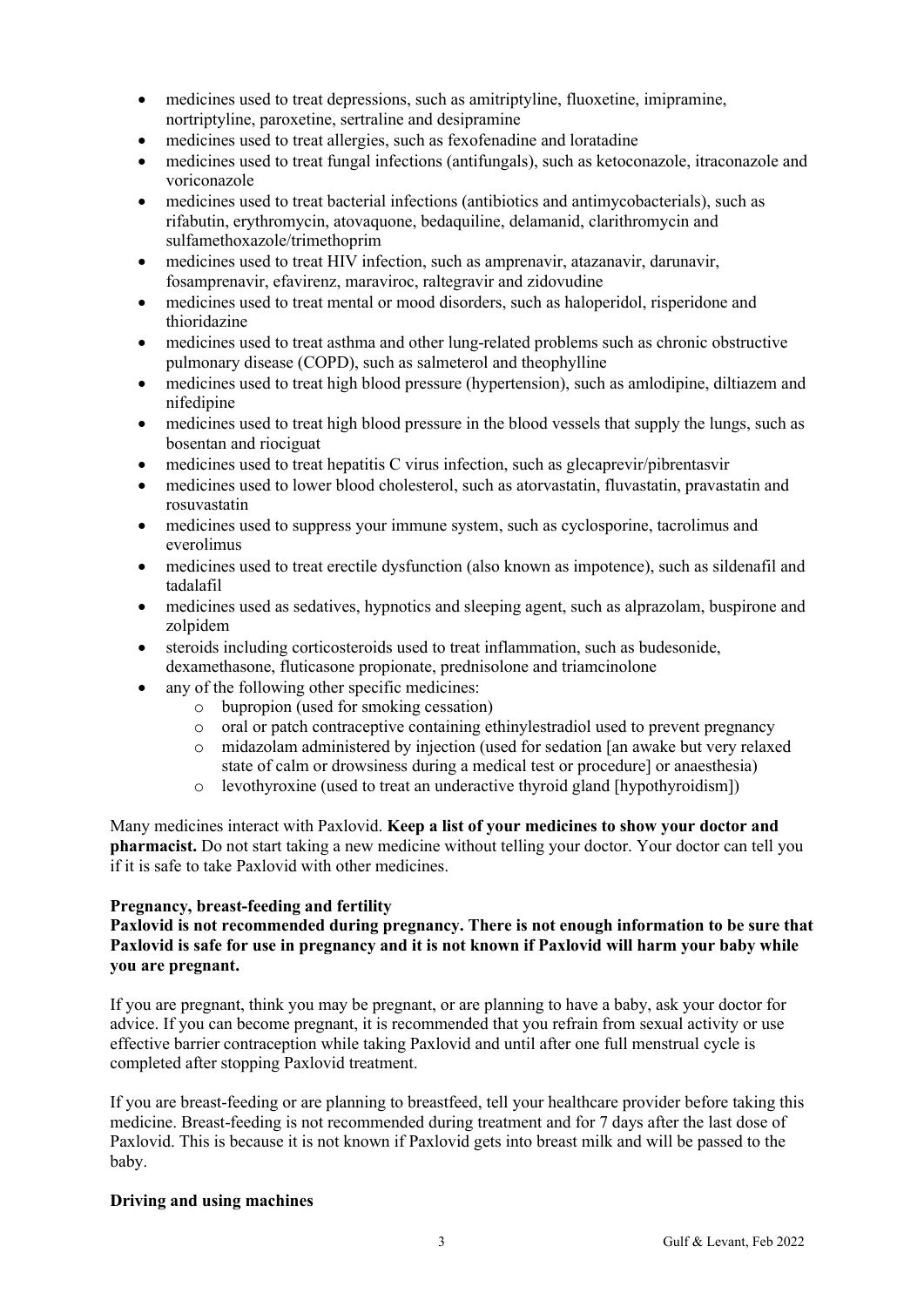Paxlovid has not been specifically tested for its possible effects on the ability to drive a car or operate machines.

### **Paxlovid contains lactose (a type of sugar)**

If you have been told by your doctor that you have an intolerance to some sugars, contact your doctor before taking this medicinal product.

### **Information on sodium content**

This medicine contains less than 1 mmol sodium (23 mg) per dose, that is to say essentially 'sodium-free'.

# **3. How to take Paxlovid**

Always take this medicine exactly as your doctor or pharmacist has told you. Check with your doctor or pharmacist if you are not sure.

If you have kidney disease, please talk to your healthcare provider for an appropriate dose of Paxlovid. If you have moderate kidney disease you will need a lower dose of Paxlovid. If you have severe kidney disease you must not take Paxlovid.

Paxlovid consists of 2 medicines: nirmatrelvir and ritonavir. The recommended dose is 2 tablets of nirmatrelvir with 1 tablet of ritonavir by mouth twice daily (in the morning and at night). The blister foil for each day of treatment is divided in two different coloured sections to indicate which tablets need to be taken at each time of day – one side for the morning (AM) dose and the other side for the evening (PM) dose.

A course of treatment lasts 5 days. For each dose, take all 3 tablets together at the same time.

Swallow the tablets whole. Do not chew, break or crush the tablets. Paxlovid can be taken with or without meals.

### **Use in children and adolescents**

Paxlovid is not used to treat children and adolescents (under 18 years old).

### **If you take more Paxlovid than you should**

If you take too much Paxlovid, call your healthcare provider or go to the nearest hospital emergency room right away.

### **If you forget to take Paxlovid**

If you forget to take a dose of Paxlovid, take it as soon as you remember. If more than 8 hours have passed since your missed dose, then do not take the missed dose and just carry on as before.

Do not take a double dose to make up for a forgotten dose.

### **If you feel better**

Even if you feel better, do not stop taking Paxlovid without talking to your healthcare provider.

If you have any further questions on the use of this medicine, ask your doctor or pharmacist.

### **4. Possible side effects**

Like all medicines, this medicine can cause side effects, although not everybody gets them. Not many people have taken Paxlovid. Serious and unexpected side effects may happen. Paxlovid is still being studied, so it is possible that all of the risks are not known at this time.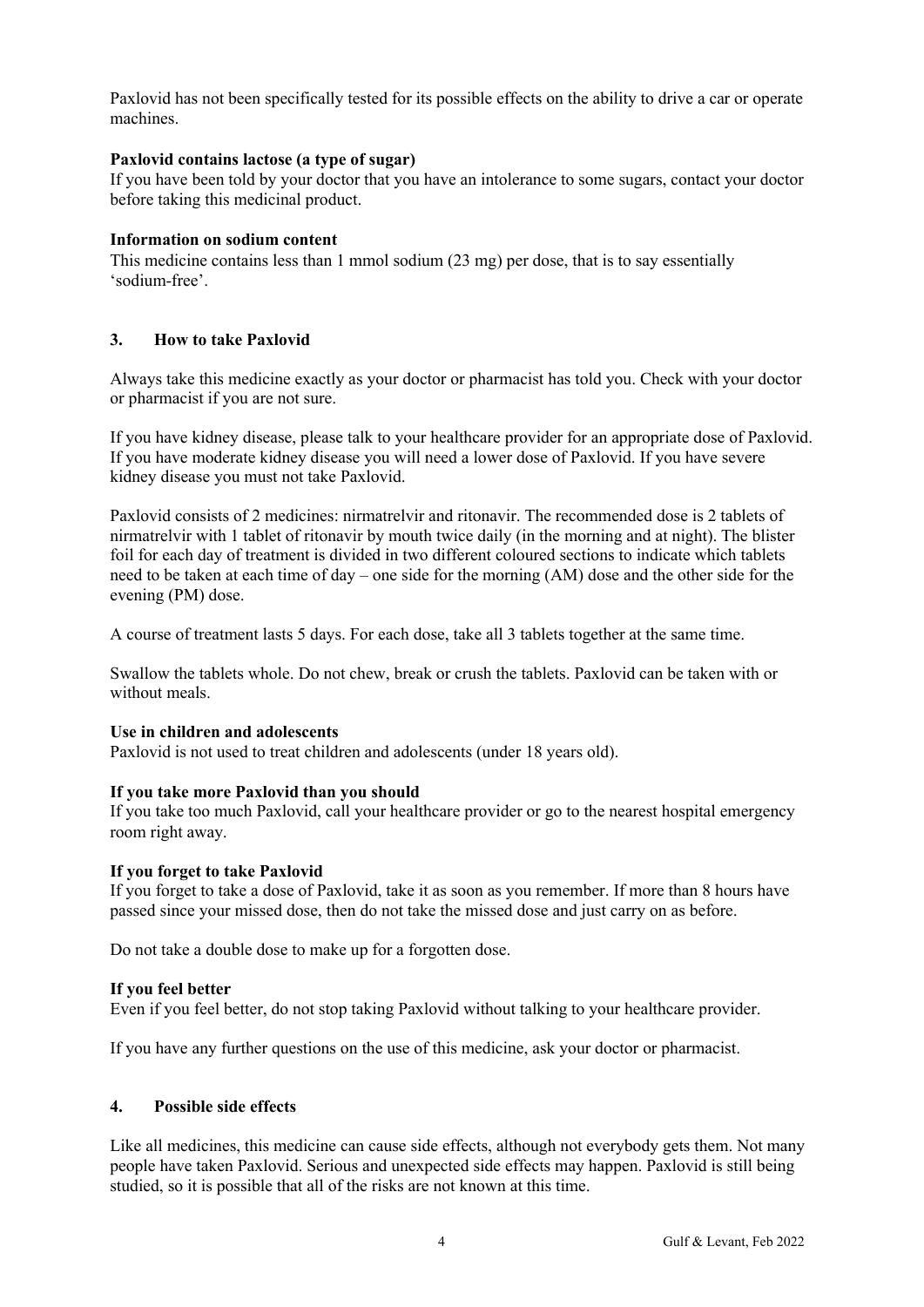**Common:** may affect up to 1 in 10 people

- Diarrhoea
- Vomiting
- Altered sense of taste

### **Reporting of side effects**

If you get any side effects, talk to your doctor or pharmacist. This includes any possible side effects not listed in this leaflet. Healthcare professionals are asked to report any suspected adverse reactions: To Pfizer via the following website: [www.pfizersafetyreporting.com](http://www.pfizersafetyreporting.com/)

To JFDA via the following reporting tools:

• Email ( $\text{ipc}(a)$ jfda.jo)

- JFDA reporting link on JFDA website [www.jfda.jo](http://www.jfda.jo/) [\(https://primaryreporting.who-umc.org/JO](https://primaryreporting.who-umc.org/JO))
- Telephone number (+962-6-5632000)
- QR Code:



### **5. How to store Paxlovid**

Keep this medicine out of the sight and reach of children.

Do not use this medicine after the expiry date which is stated on the carton or the blister after 'EXP'. The expiry date refers to the last day of that month.

Store below 25 °C. Do not refrigerate or freeze.

Do not throw away any medicines via wastewater or household waste. Ask your pharmacist how to throw away medicines you no longer use. These measures will help protect the environment.

### **6. Contents of the pack and other information**

### **What Paxlovid contains**

The active substances in this medicine are nirmatrelvir and ritonavir.

- Each pink film-coated nirmatrelvir tablet contains 150 mg of nirmatrelvir.
- Each white film-coated ritonavir tablet contains 100 mg of ritonavir.
- The other ingredients in nirmatrelvir are microcrystalline cellulose, lactose monohydrate (see section 2, 'Paxlovid contains lactose'), croscarmellose sodium, colloidal silicon dioxide and sodium stearyl fumarate. The film-coating contains hypromellose, titanium dioxide, macrogol and iron oxide red.
- The other ingredients in ritonavir are copovidone, sorbitan laurate, silica colloidal anhydrous, calcium hydrogen phosphate anhydrous and sodium stearyl fumarate. The film-coating contains hypromellose, titanium dioxide, macrogol, hydroxypropyl cellulose, talc, silica colloidal anhydrous and polysorbate 80.

### **What Paxlovid looks like and contents of the pack**

Paxlovid tablets are available in 5 daily-dose blister cards with a total of 30 tablets packaged in a carton.

Each daily blister card contains 4 nirmatrelvir tablets (150 mg each) and 2 ritonavir tablets (100 mg each) and indicates which tablets need to be taken in the morning and evening.